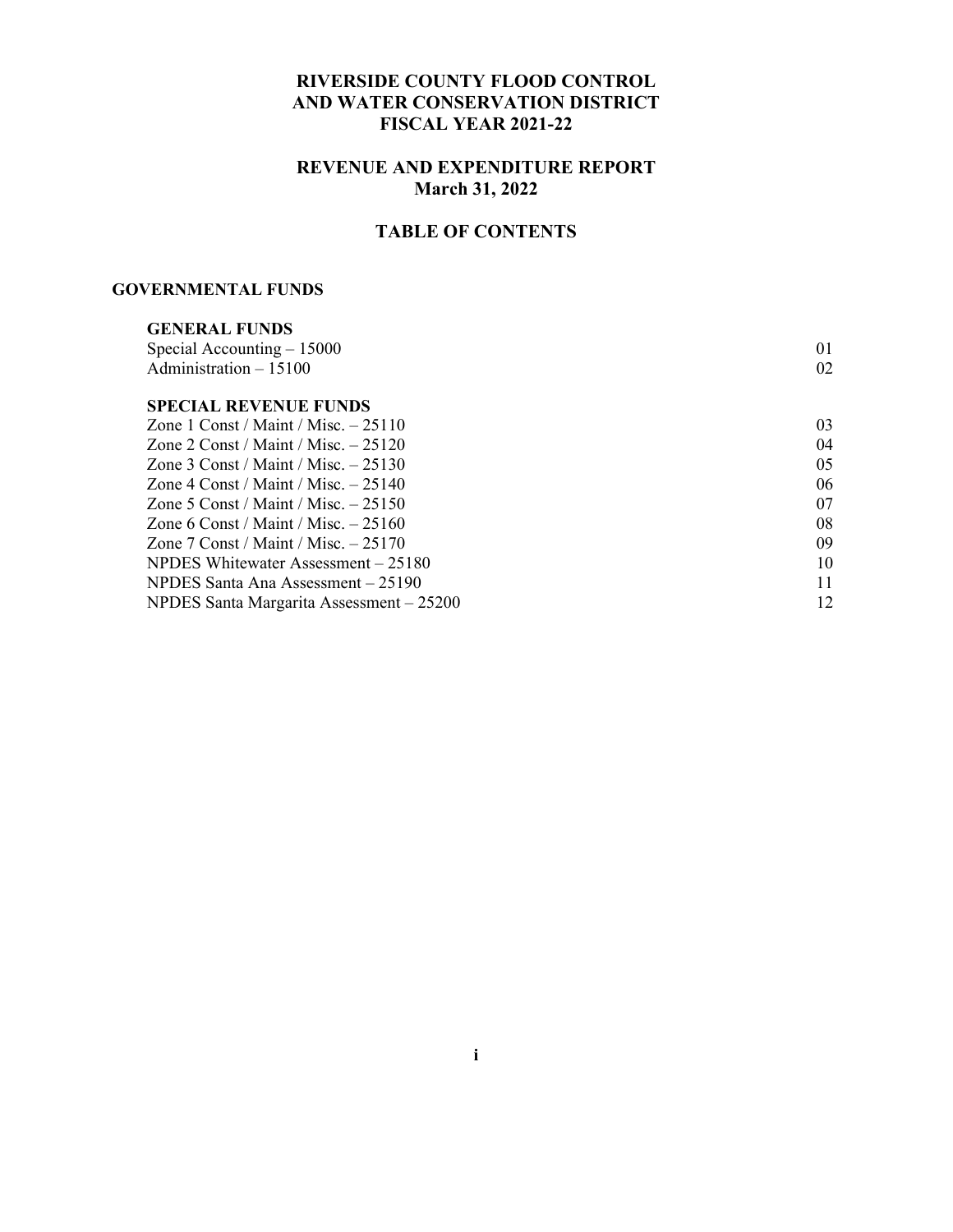#### **Revenue and Expenditure Report Fund 15000 -- Special Accounting As Of 3/31/22**

|                                 | Month-To-Date | Year-To-Date | Year-To-Date | Bdgt. to Act. |          |
|---------------------------------|---------------|--------------|--------------|---------------|----------|
|                                 | Actual        | Budget       | Actual       | Variance      | Pct.     |
| <b>Revenues</b>                 |               |              |              |               |          |
| <b>Charges For Services</b>     | \$165,118     | \$1,150,000  | \$515,988    | \$634,012     | 44.9%    |
| <b>Total Revenues</b>           | \$165,118     | \$1,150,000  | \$515,988    | \$634,012     | 44.9%    |
| <b>Expenditures</b>             |               |              |              |               |          |
| Salaries and Benefits           | \$95,539      | \$789,400    | \$754,139    | \$35,261      | 95.5%    |
| Services and Supplies           | (12,542)      | 493,607      | (184,087)    | 677,694       | $-37.3%$ |
| <b>Other Charges</b>            |               | 45,000       | 35.071       | 9,929         | 77.9%    |
| Transfers Out                   | $\Omega$      | 1,000        |              | 1.000         | $0.0\%$  |
| <b>Total Expenditures</b>       | \$82,997      | \$1,329,007  | \$605,123    | \$723,884     | 45.5%    |
| <b>Total Special Accounting</b> | \$82,121      | (\$179,007)  | (\$89, 135)  | (\$89,872)    | 49.8%    |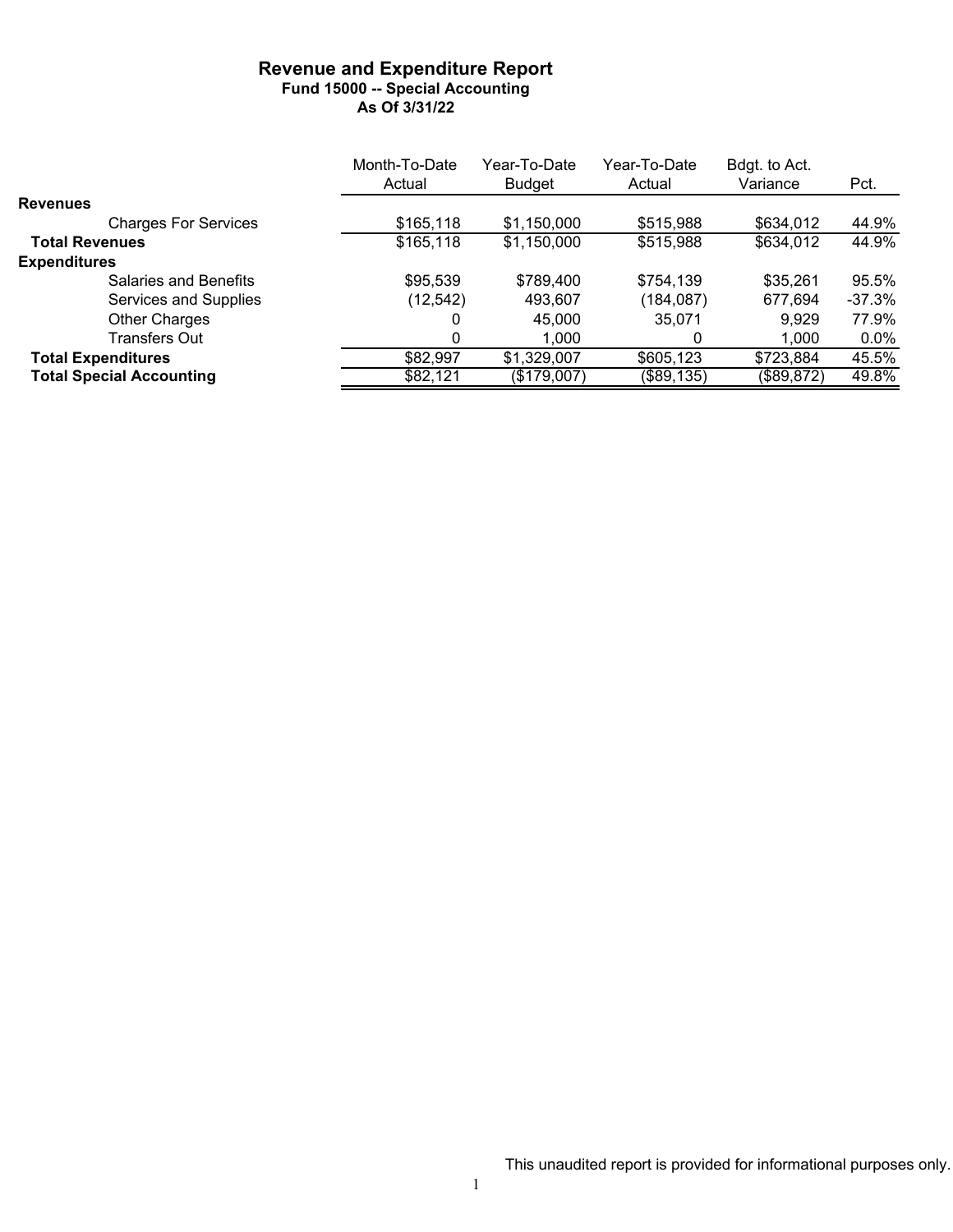# **Fund 15100 -- Flood Administration**

|                                            | Month-To-Date<br>Actual | Year-To-Date<br><b>Budget</b> | Year-To-Date<br>Actual | Bdgt. to Act.<br>Variance | Pct.      |
|--------------------------------------------|-------------------------|-------------------------------|------------------------|---------------------------|-----------|
| <b>Revenues</b>                            |                         |                               |                        |                           |           |
| <b>Property Taxes</b>                      | \$35,918                | \$4,607,207                   | \$2,809,797            | \$1,797,410               | 61.0%     |
| Redevelopment                              | 0                       | 900,000                       | 635,010                | 264,990                   | 70.6%     |
| Intergovernmental                          | 0                       | 42,000                        | 20,011                 | 21.989                    | 47.6%     |
| <b>Charges For Services</b>                | 6,317                   | 25,275                        | 80,310                 | (55,035)                  | 317.7%    |
| <b>Charges For Administrative Services</b> | 676                     | 10.000                        | 14,364                 | (4, 364)                  | 143.6%    |
| <b>Investment Earnings</b>                 | 5,308                   | 94,191                        | 10.749                 | 83,442                    | 11.4%     |
| Transfers In                               | 25,402                  | 535,000                       | 209,518                | 325,482                   | 39.2%     |
| <b>Total Revenues</b>                      | \$73,620                | \$6,213,673                   | \$3,779,760            | \$2,433,913               | 60.8%     |
| <b>Expenditures</b>                        |                         |                               |                        |                           |           |
| Salaries and Benefits                      | \$267,455               | \$7,029,506                   | \$5,200,167            | \$1,829,339               | 74.0%     |
| Services and Supplies                      | 167,250                 | 289,892                       | (987, 305)             | 1,277,197                 | $-340.6%$ |
| <b>Other Charges</b>                       | 0                       | 1,000                         | O                      | 1,000                     | $0.0\%$   |
| Transfers Out                              | 0                       | 1,000                         | 0                      | 1,000                     | $0.0\%$   |
| <b>Total Expenditures</b>                  | \$434,705               | \$7,321,398                   | \$4,212,862            | \$3,108,536               | 57.5%     |
| <b>Total Flood Administration</b>          | (\$361,085)             | (\$1,107,725)                 | (\$433,102)            | (\$674,623)               | 39.1%     |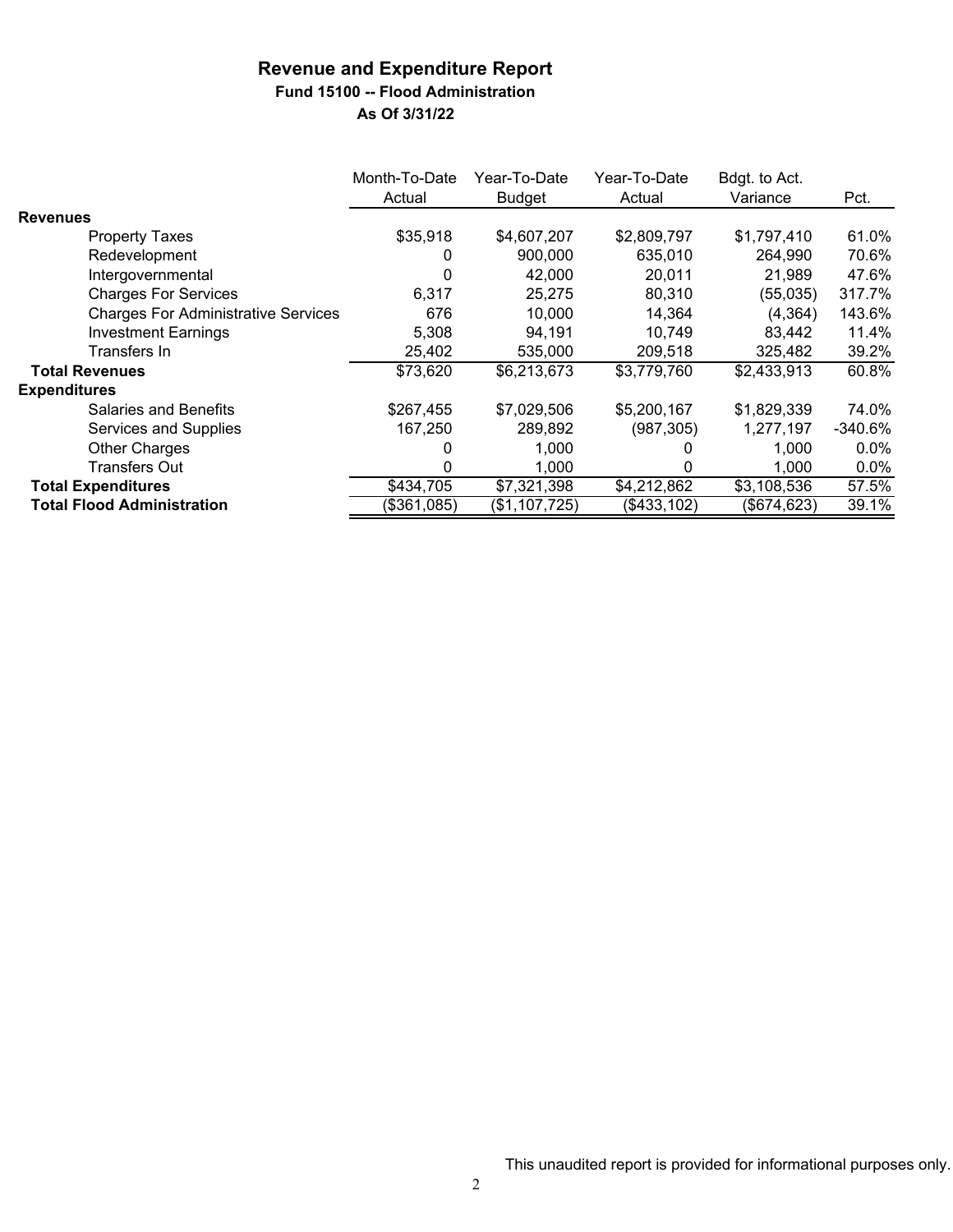### **Fund 25110 -- Zone 1 Const-Maint-Misc**

|                       |                                      | Month-To-Date<br>Actual | Year-To-Date<br><b>Budget</b> | Year-To-Date<br>Actual | Bdgt. to Act.<br>Variance | Pct.              |
|-----------------------|--------------------------------------|-------------------------|-------------------------------|------------------------|---------------------------|-------------------|
| <b>Revenues</b>       |                                      |                         |                               |                        |                           |                   |
|                       | <b>Property Taxes</b>                | \$74,349                | \$9,547,558                   | \$5,832,743            | \$3,714,815               | 61.1%             |
|                       | Redevelopment                        | 0                       | 3,694,075                     | 2,564,995              | 1,129,080                 | 69.4%             |
|                       | Intergovernmental                    | 12,847                  | 79,180                        | 54,270                 | 24,910                    | 68.5%             |
|                       | <b>Charges For Services</b>          | 14,170                  | 0                             | 42,465                 | (42, 465)                 | N/A               |
|                       | Area Drainage Plan Fees              | 0                       | 5,000                         | 343,869                |                           | (338,869) 6877.4% |
|                       | <b>Investment Earnings</b>           | 26,195                  | 523,284                       | 46,293                 | 476,991                   | 8.8%              |
|                       | Use of Assets                        | 3,016                   | 267,097                       | 270,434                | (3, 337)                  | 101.2%            |
| <b>Total Revenues</b> |                                      | \$130,577               | \$14,116,194                  | \$9,155,068            | \$4,961,126               | 64.9%             |
| <b>Expenditures</b>   |                                      |                         |                               |                        |                           |                   |
|                       | <b>Salaries and Benefits</b>         | \$174,933               | \$6,063,347                   | \$2,902,213            | \$3,161,134               | 47.9%             |
|                       | Services and Supplies                | 206,462                 | 4,653,265                     | 2,223,722              | 2,429,543                 | 47.8%             |
|                       | <b>Other Charges</b>                 | 61,685                  | 7,479,877                     | 127,517                | 7,352,360                 | $1.7\%$           |
|                       | <b>Capital Outlay</b>                | 81,310                  | 2,414,920                     | 784,585                | 1,630,335                 | 32.5%             |
|                       | Transfers Out                        | 3,194                   | 812,722                       | 36,362                 | 776,360                   | 4.5%              |
|                       | <b>Total Expenditures</b>            | \$527,585               | \$21,424,131                  | \$6,074,399            | \$15,349,732              | 28.4%             |
|                       | <b>Total Zone 1 Const-Maint-Misc</b> | (\$397,007)             | (\$7,307,937)                 | \$3,080,668            | (\$10,388,605)            | $-42.2%$          |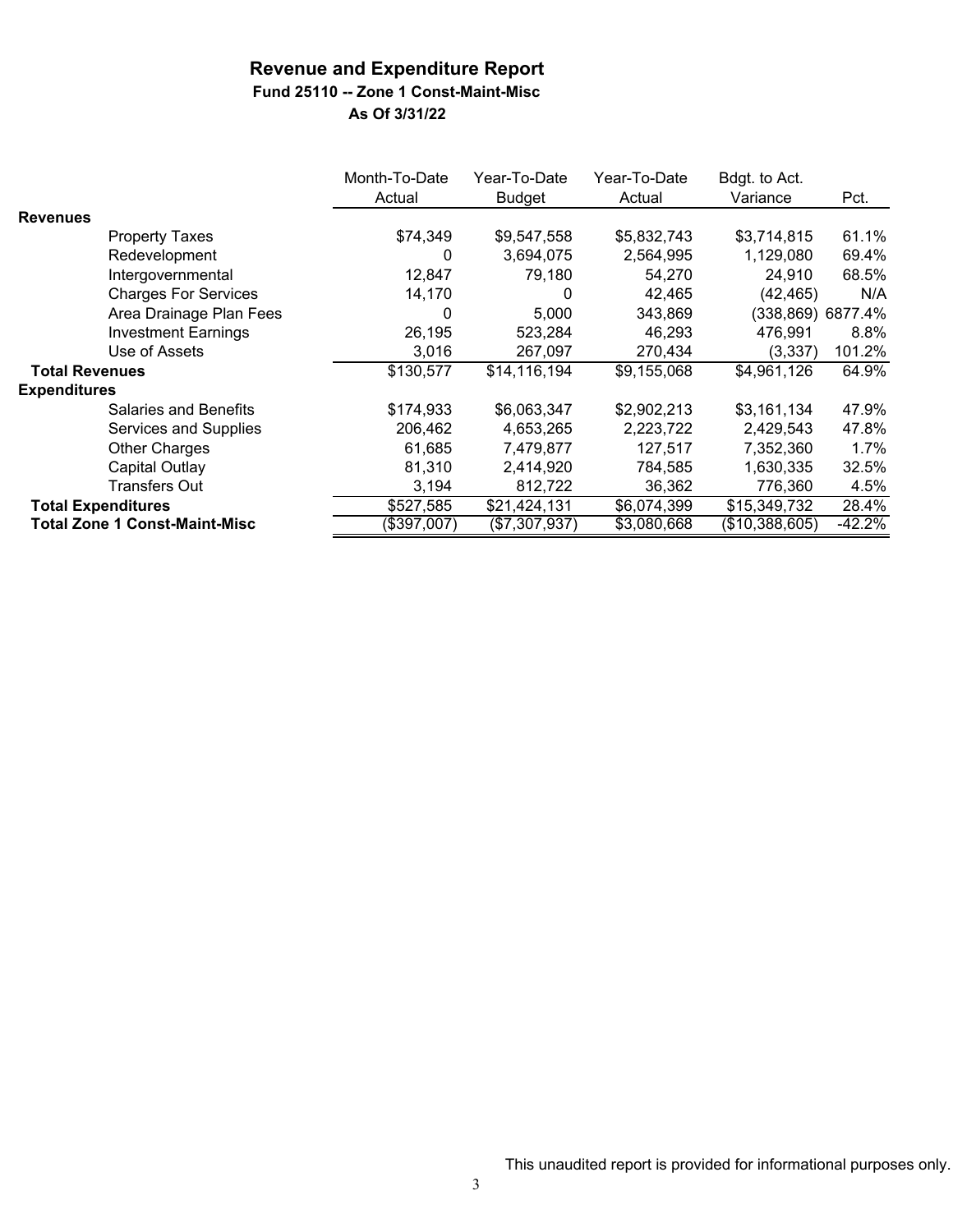# **Fund 25120 -- Zone 2 Const-Maint-Misc**

|                       |                                      | Month-To-Date<br>Actual | Year-To-Date<br>Budget | Year-To-Date<br>Actual | Bdgt. to Act.<br>Variance | Pct.     |
|-----------------------|--------------------------------------|-------------------------|------------------------|------------------------|---------------------------|----------|
| <b>Revenues</b>       |                                      |                         |                        |                        |                           |          |
|                       | <b>Property Taxes</b>                | \$133,280               | \$16,380,878           | \$10,387,790           | \$5,993,088               | 63.4%    |
|                       | Redevelopment                        | 0                       | 2,394,496              | 1,764,722              | 629,774                   | 73.7%    |
|                       | Intergovernmental                    | 13,281                  | 146,023                | 150,808                | (4,785)                   | 103.3%   |
|                       | <b>Charges For Services</b>          | 0                       | 0                      | 20                     | (20)                      | N/A      |
|                       | Area Drainage Plan Fees              |                         | 1,000                  | 3,815                  | (2,815)                   | 381.5%   |
|                       | <b>Investment Earnings</b>           | 52,140                  | 1,214,639              | 90,131                 | 1,124,508                 | 7.4%     |
|                       | Use of Assets                        | 0                       | 300                    | 600                    | (300)                     | 200.0%   |
| <b>Total Revenues</b> |                                      | \$198,701               | \$20,137,336           | \$12,397,886           | \$7,739,450               | 61.6%    |
| <b>Expenditures</b>   |                                      |                         |                        |                        |                           |          |
|                       | <b>Salaries and Benefits</b>         | \$233,069               | \$9,904,079            | \$4,078,453            | \$5,825,626               | 41.2%    |
|                       | Services and Supplies                | (201, 411)              | 7,235,485              | 2,304,228              | 4,931,257                 | 31.8%    |
|                       | <b>Other Charges</b>                 | 101,087                 | 15, 151, 226           | 274,365                | 14,876,861                | 1.8%     |
|                       | Capital Outlay                       | 0                       | 12,694,301             | 438,605                | 12,255,696                | 3.5%     |
|                       | Transfers Out                        | 4,250                   | 1,147,856              | 34,884                 | 1,112,972                 | $3.0\%$  |
|                       | <b>Total Expenditures</b>            | \$136,995               | \$46,132,947           | \$7,130,535            | \$39,002,412              | 15.5%    |
|                       | <b>Total Zone 2 Const-Maint-Misc</b> | \$61,705                | (\$25,995,611)         | \$5,267,351            | (\$31,262,962)            | $-20.3%$ |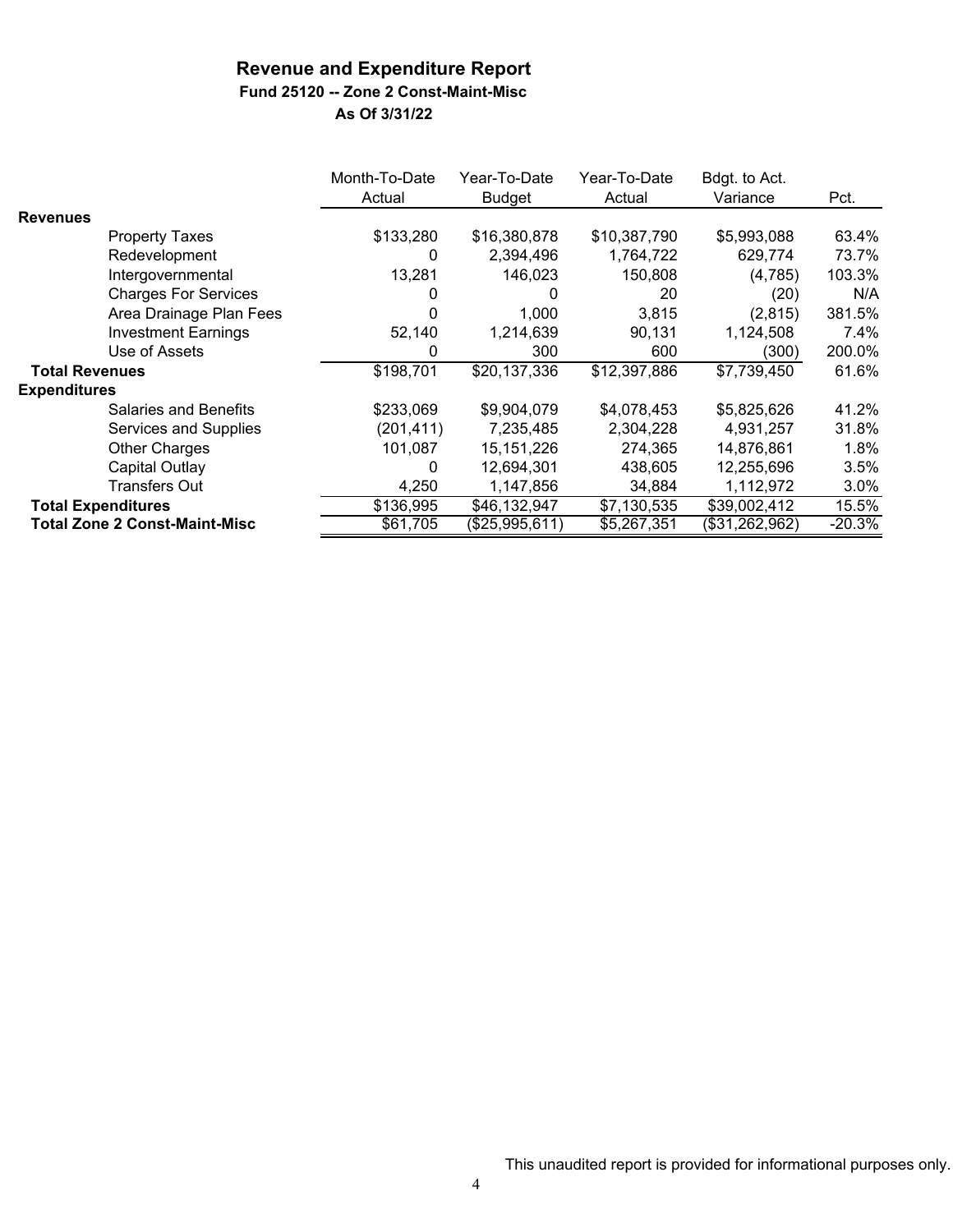# **Fund 25130 -- Zone 3 Const-Maint-Misc**

|                       |                                      | Month-To-Date<br>Actual | Year-To-Date<br><b>Budget</b> | Year-To-Date<br>Actual | Bdgt. to Act.<br>Variance | Pct.     |
|-----------------------|--------------------------------------|-------------------------|-------------------------------|------------------------|---------------------------|----------|
| <b>Revenues</b>       |                                      |                         |                               |                        |                           |          |
|                       | <b>Property Taxes</b>                | \$17,421                | \$2,256,883                   | \$1,364,670            | \$892,213                 | 60.5%    |
|                       | Redevelopment                        |                         | 989,687                       | 540,721                | 448,966                   | 54.6%    |
|                       | <b>Special Assessments</b>           |                         | 0                             | 701                    | (701)                     | N/A      |
|                       | Intergovernmental                    |                         | 262,601                       | 9,703                  | 252,898                   | 3.7%     |
|                       | <b>Charges For Services</b>          | 5,765                   | 0                             | 11,143                 | (11, 143)                 | N/A      |
|                       | Area Drainage Plan Fees              | O                       | 0                             | 61,763                 | (61, 763)                 | N/A      |
|                       | <b>Investment Earnings</b>           | 4,922                   | 108,433                       | 8,479                  | 99,954                    | 7.8%     |
| <b>Total Revenues</b> |                                      | \$28,108                | \$3,617,604                   | \$1,997,181            | \$1,620,423               | 55.2%    |
| <b>Expenditures</b>   |                                      |                         |                               |                        |                           |          |
|                       | <b>Salaries and Benefits</b>         | \$90,796                | \$1,541,649                   | \$590,273              | \$951,376                 | 38.3%    |
|                       | Services and Supplies                | 77,421                  | 1,552,606                     | 994,709                | 557,897                   | 64.1%    |
|                       | Other Charges                        | 15,695                  | 18,195                        | 15,695                 | 2,500                     | 86.3%    |
|                       | Capital Outlay                       | 6,000                   | 4,019,332                     | 6,000                  | 4,013,332                 | 0.1%     |
|                       | Transfers Out                        | 1,661                   | 239,105                       | 6,490                  | 232,615                   | 2.7%     |
|                       | <b>Total Expenditures</b>            | \$191,572               | \$7,370,887                   | \$1,613,167            | \$5,757,720               | 21.9%    |
|                       | <b>Total Zone 3 Const-Maint-Misc</b> | (\$163,464)             | (\$3,753,283)                 | \$384,014              | (\$4,137,297)             | $-10.2%$ |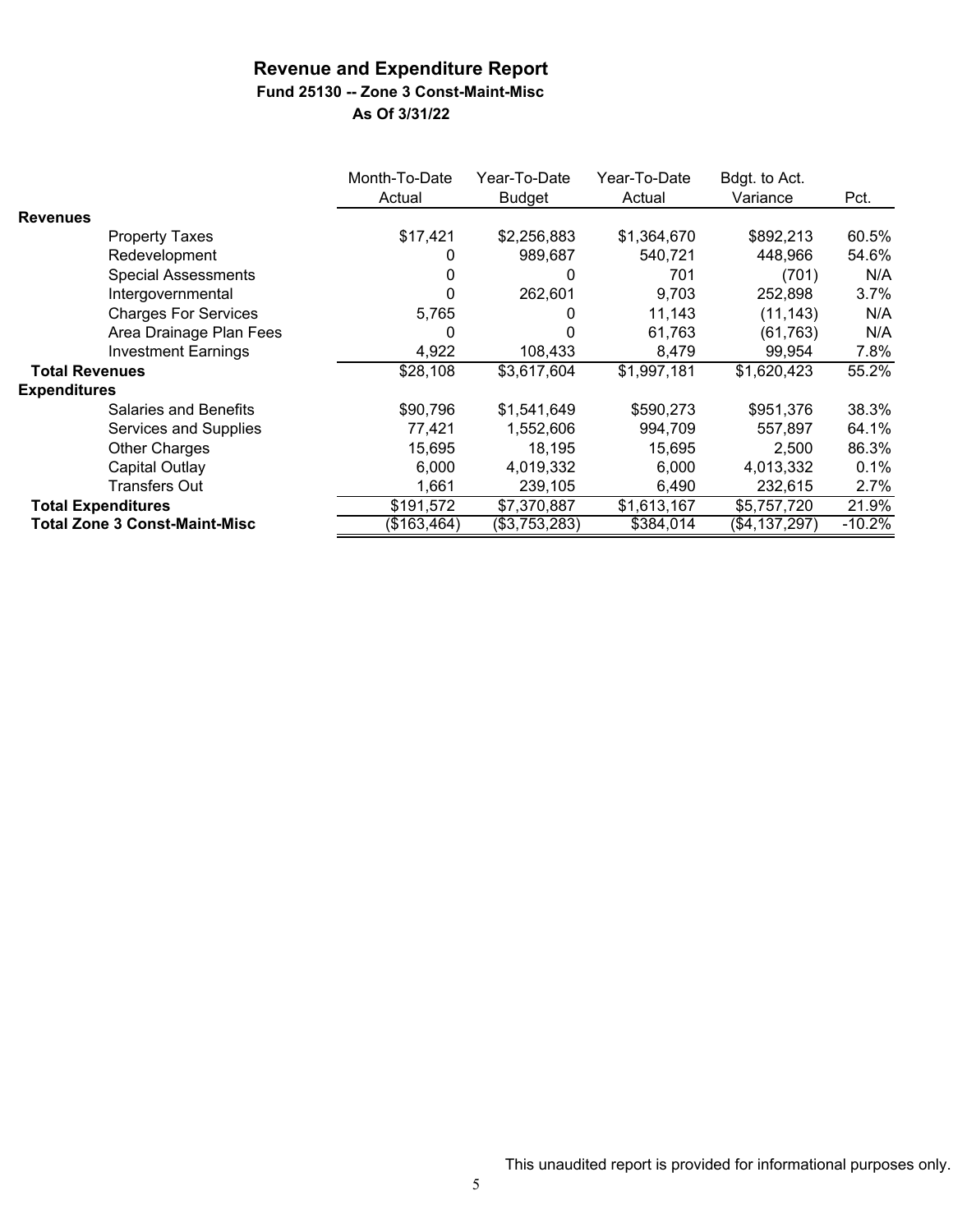## **Fund 25140 -- Zone 4 Const-Maint-Misc**

|                       |                                      | Month-To-Date<br>Actual | Year-To-Date<br><b>Budget</b> | Year-To-Date<br>Actual | Bdgt. to Act.<br>Variance | Pct.    |
|-----------------------|--------------------------------------|-------------------------|-------------------------------|------------------------|---------------------------|---------|
| <b>Revenues</b>       |                                      |                         |                               |                        |                           |         |
|                       | <b>Property Taxes</b>                | \$143,167               | \$17,569,841                  | \$11,225,468           | \$6,344,373               | 63.9%   |
|                       | Redevelopment                        | 0                       | 3,073,901                     | 2,453,965              | 619,936                   | 79.8%   |
|                       | Intergovernmental                    | 752                     | 492,663                       | 406,315                | 86,348                    | 82.5%   |
|                       | <b>Charges For Services</b>          | 10,567                  | 0                             | 225,896                | (225, 896)                | N/A     |
|                       | Area Drainage Plan Fees              | 96,265                  | 100,000                       | 973,236                | (873, 236)                | 973.2%  |
|                       | <b>Investment Earnings</b>           | 35,295                  | 682,146                       | 61,523                 | 620,623                   | $9.0\%$ |
|                       | Use of Assets                        | 600                     | 14,700                        | 13,500                 | 1,200                     | 91.8%   |
| <b>Total Revenues</b> |                                      | \$286,645               | \$21,933,251                  | \$15,359,903           | \$6,573,348               | 70.0%   |
| <b>Expenditures</b>   |                                      |                         |                               |                        |                           |         |
|                       | Salaries and Benefits                | \$356,746               | \$11,966,343                  | \$6,973,233            | \$4,993,110               | 58.3%   |
|                       | Services and Supplies                | 190,677                 | 9,280,674                     | 2,634,099              | 6,646,575                 | 28.4%   |
|                       | <b>Other Charges</b>                 | 105,503                 | 8,465,366                     | 1,711,091              | 6,754,275                 | 20.2%   |
|                       | Capital Outlay                       | 690,553                 | 7,635,208                     | 5,050,170              | 2,585,038                 | 66.1%   |
|                       | <b>Transfers Out</b>                 | 6,537                   | 4,114,973                     | 2,878,970              | 1,236,003                 | 70.0%   |
|                       | <b>Total Expenditures</b>            | \$1,350,016             | \$41,462,564                  | \$19,247,563           | \$22,215,001              | 46.4%   |
|                       | <b>Total Zone 4 Const-Maint-Misc</b> | (\$1,063,372)           | (\$19,529,313)                | (\$3,887,660)          | (\$15,641,653)            | 19.9%   |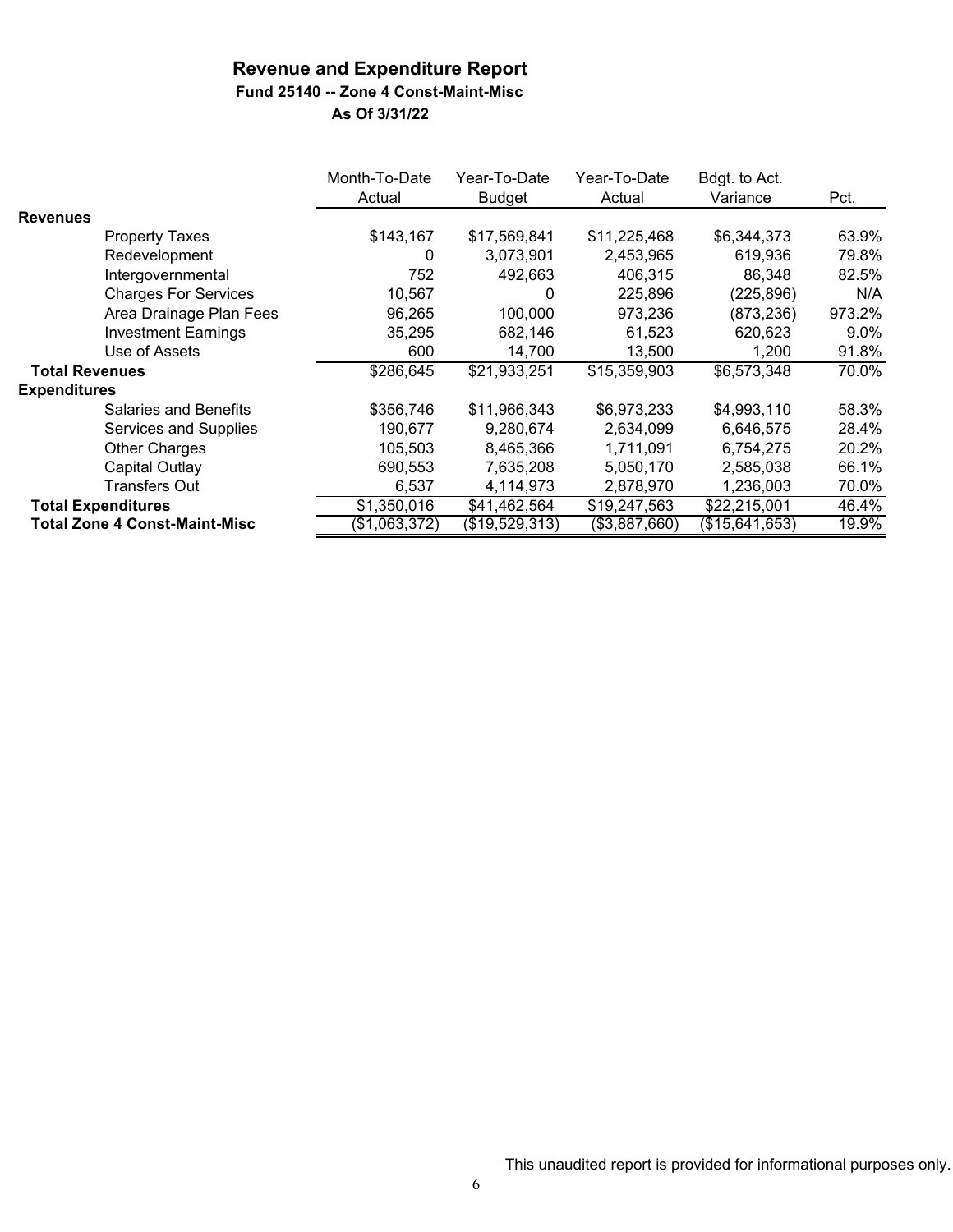# **Fund 25150 -- Zone 5 Const-Maint-Misc**

|                                      | Month-To-Date<br>Actual | Year-To-Date<br><b>Budget</b> | Year-To-Date<br>Actual | Bdgt. to Act.<br>Variance | Pct.     |
|--------------------------------------|-------------------------|-------------------------------|------------------------|---------------------------|----------|
| <b>Revenues</b>                      |                         |                               |                        |                           |          |
| <b>Property Taxes</b>                | \$32,802                | \$3,999,939                   | \$2,567,897            | \$1,432,042               | 64.2%    |
| Redevelopment                        | 0                       | 628.334                       | 543.551                | 84,783                    | 86.5%    |
| Intergovernmental                    | (1,038,120)             | 4,082,769                     | 29,055                 | 4,053,714                 | $0.7\%$  |
| <b>Investment Earnings</b>           | 10,890                  | 257,172                       | 18,895                 | 238,277                   | 7.3%     |
| <b>Total Revenues</b>                | (\$994,428)             | \$8,968,214                   | \$3,159,398            | \$5,808,816               | 35.2%    |
| <b>Expenditures</b>                  |                         |                               |                        |                           |          |
| Salaries and Benefits                | \$99,360                | \$2,351,508                   | \$1,273,731            | \$1,077,777               | 54.2%    |
| Services and Supplies                | 48,307                  | 2,635,397                     | 1,156,790              | 1,478,607                 | 43.9%    |
| <b>Other Charges</b>                 | 22,304                  | 3,890,362                     | 27,016                 | 3,863,346                 | 0.7%     |
| Capital Outlay                       | 0                       | 6,594,020                     | 0                      | 6,594,020                 | $0.0\%$  |
| <b>Transfers Out</b>                 | 1,816                   | 293,412                       | 12,092                 | 281,320                   | 4.1%     |
| <b>Total Expenditures</b>            | \$171,787               | \$15,764,699                  | \$2,469,628            | \$13,295,071              | 15.7%    |
| <b>Total Zone 5 Const-Maint-Misc</b> | (\$1,166,215)           | (\$6,796,485)                 | \$689,770              | (\$7,486,255)             | $-10.1%$ |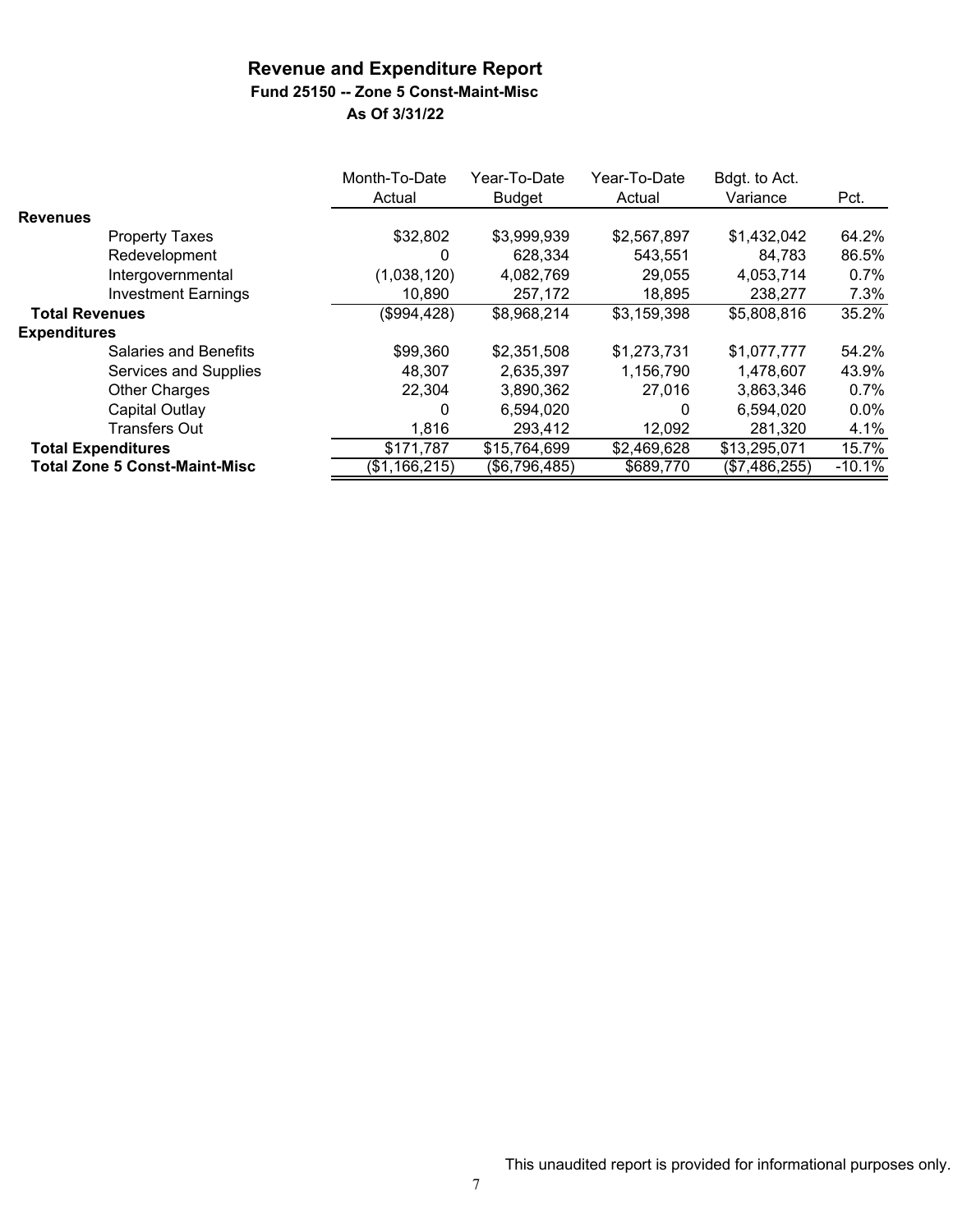**Fund 25160 -- Zone 6 Const-Maint-Misc**

|                           |                                      | Month-To-Date | Year-To-Date  | Year-To-Date | Bdgt. to Act. |          |
|---------------------------|--------------------------------------|---------------|---------------|--------------|---------------|----------|
|                           |                                      | Actual        | <b>Budget</b> | Actual       | Variance      | Pct.     |
| <b>Revenues</b>           |                                      |               |               |              |               |          |
|                           | <b>Property Taxes</b>                | \$38,627      | \$5,028,203   | \$3,054,407  | \$1,973,796   | 60.7%    |
|                           | Redevelopment                        | 0             | 1,348,784     | 1,066,399    | 282,385       | 79.1%    |
|                           | Intergovernmental                    | 0             | 3,962,140     | 21,521       | 3,940,619     | 0.5%     |
|                           | <b>Charges For Services</b>          | ი             | 346           | 5,561        | (5,215)       | 1607.2%  |
|                           | <b>Investment Earnings</b>           | 8,653         | 260,800       | 15,028       | 245,772       | 5.8%     |
|                           | Use of Assets                        | 0             | 6,000         | 11,438       | (5, 438)      | 190.6%   |
| <b>Total Revenues</b>     |                                      | \$47,280      | \$10,606,273  | \$4,174,354  | \$6,431,919   | 39.4%    |
| <b>Expenditures</b>       |                                      |               |               |              |               |          |
|                           | <b>Salaries and Benefits</b>         | \$100,499     | \$3,125,259   | \$1,412,327  | \$1,712,932   | 45.2%    |
|                           | Services and Supplies                | 72,236        | 2,426,685     | 1,200,989    | 1,225,696     | 49.5%    |
|                           | Other Charges                        | 33,069        | 539,180       | 33,069       | 506,111       | 6.1%     |
|                           | Capital Outlay                       | 0             | 8,903,123     | 0            | 8,903,123     | $0.0\%$  |
|                           | Transfers Out                        | 1,835         | 420,338       | 16,049       | 404,289       | 3.8%     |
| <b>Total Expenditures</b> |                                      | \$207,639     | \$15,414,585  | \$2,662,434  | \$12,752,151  | 17.3%    |
|                           | <b>Total Zone 6 Const-Maint-Misc</b> | (\$160,359)   | (\$4,808,312) | \$1,511,921  | (\$6,320,233) | $-31.4%$ |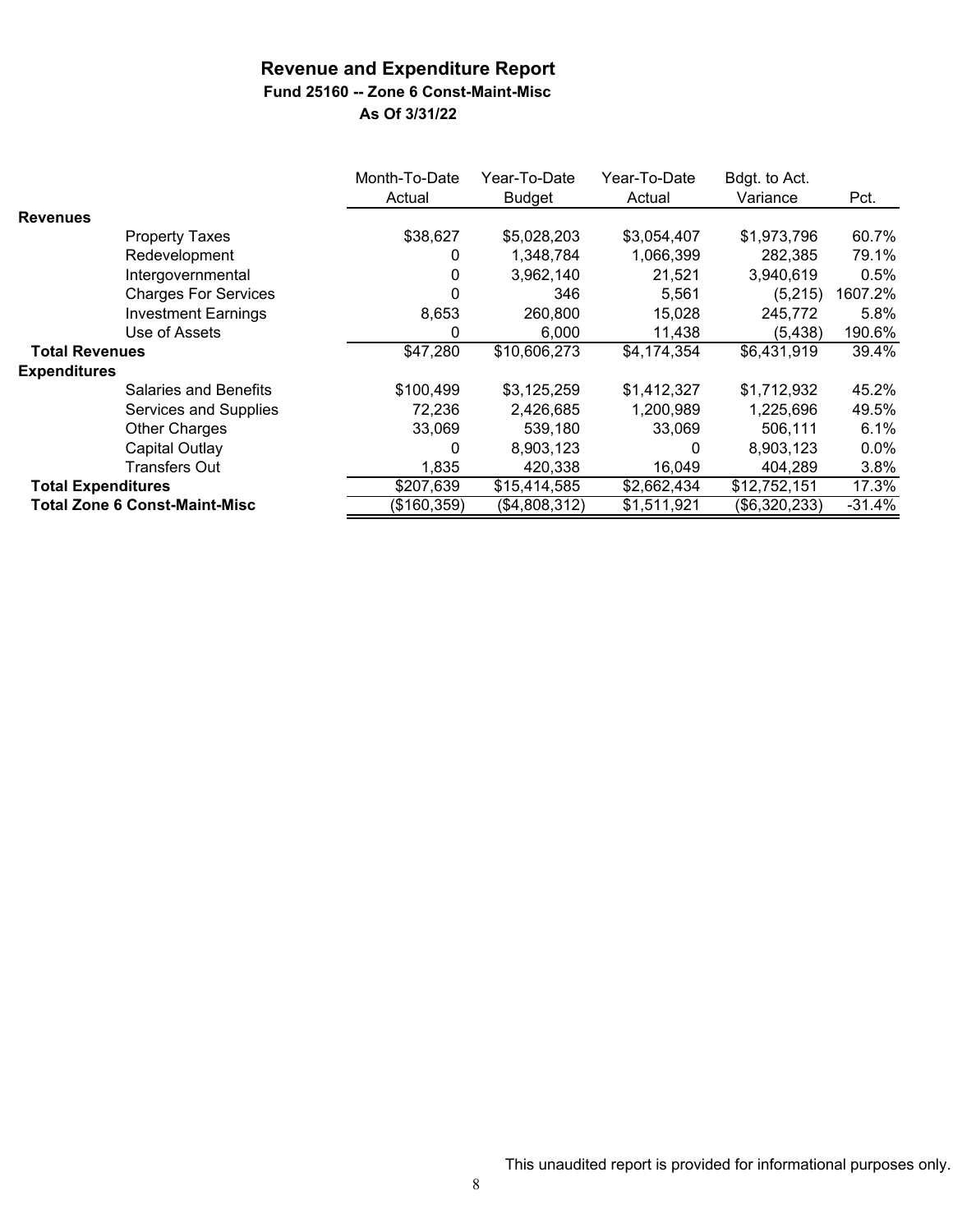### **Fund 25170 -- Zone 7 Const-Maint-Misc**

|                           |                                      | Month-To-Date<br>Actual | Year-To-Date<br><b>Budget</b> | Year-To-Date<br>Actual | Bdgt. to Act.<br>Variance | Pct.     |
|---------------------------|--------------------------------------|-------------------------|-------------------------------|------------------------|---------------------------|----------|
| <b>Revenues</b>           |                                      |                         |                               |                        |                           |          |
|                           | <b>Property Taxes</b>                | \$45,452                | \$5,769,348                   | \$3,539,582            | \$2,229,766               | 61.4%    |
|                           | Redevelopment                        | 0                       | 444,523                       | 250,492                | 194,031                   | 56.4%    |
|                           | Intergovernmental                    | 15,297                  | 50,527                        | 40,623                 | 9.904                     | 80.4%    |
|                           | <b>Charges For Services</b>          | 80,020                  | 50,000                        | 552,493                | (502, 493)                | 1105.0%  |
|                           | Area Drainage Plan Fees              | 1,191                   | 100,000                       | 432,668                | (332, 668)                | 432.7%   |
|                           | <b>Investment Earnings</b>           | 19,999                  | 382,376                       | 34,548                 | 347,828                   | 9.0%     |
| <b>Total Revenues</b>     |                                      | \$161,960               | \$6,796,774                   | \$4,850,407            | \$1,946,367               | 71.4%    |
| <b>Expenditures</b>       |                                      |                         |                               |                        |                           |          |
|                           | <b>Salaries and Benefits</b>         | \$171,519               | \$2,713,127                   | \$1,862,197            | \$850,930                 | 68.6%    |
|                           | Services and Supplies                | 82,542                  | 3,861,927                     | 1,232,493              | 2,629,434                 | 31.9%    |
|                           | <b>Other Charges</b>                 | 33,075                  | 3,150,479                     | 565,523                | 2,584,956                 | 18.0%    |
|                           | Capital Outlay                       | 0                       | 5,682,783                     | 0                      | 5,682,783                 | $0.0\%$  |
|                           | <b>Transfers Out</b>                 | 3,118                   | 376,238                       | 24,052                 | 352,186                   | 6.4%     |
| <b>Total Expenditures</b> |                                      | \$290,255               | \$15,784,554                  | \$3,684,266            | \$12,100,288              | 23.3%    |
|                           | <b>Total Zone 7 Const-Maint-Misc</b> | $\sqrt{($128,294)}$     | (\$8,987,780)                 | \$1,166,141            | (\$10,153,921)            | $-13.0%$ |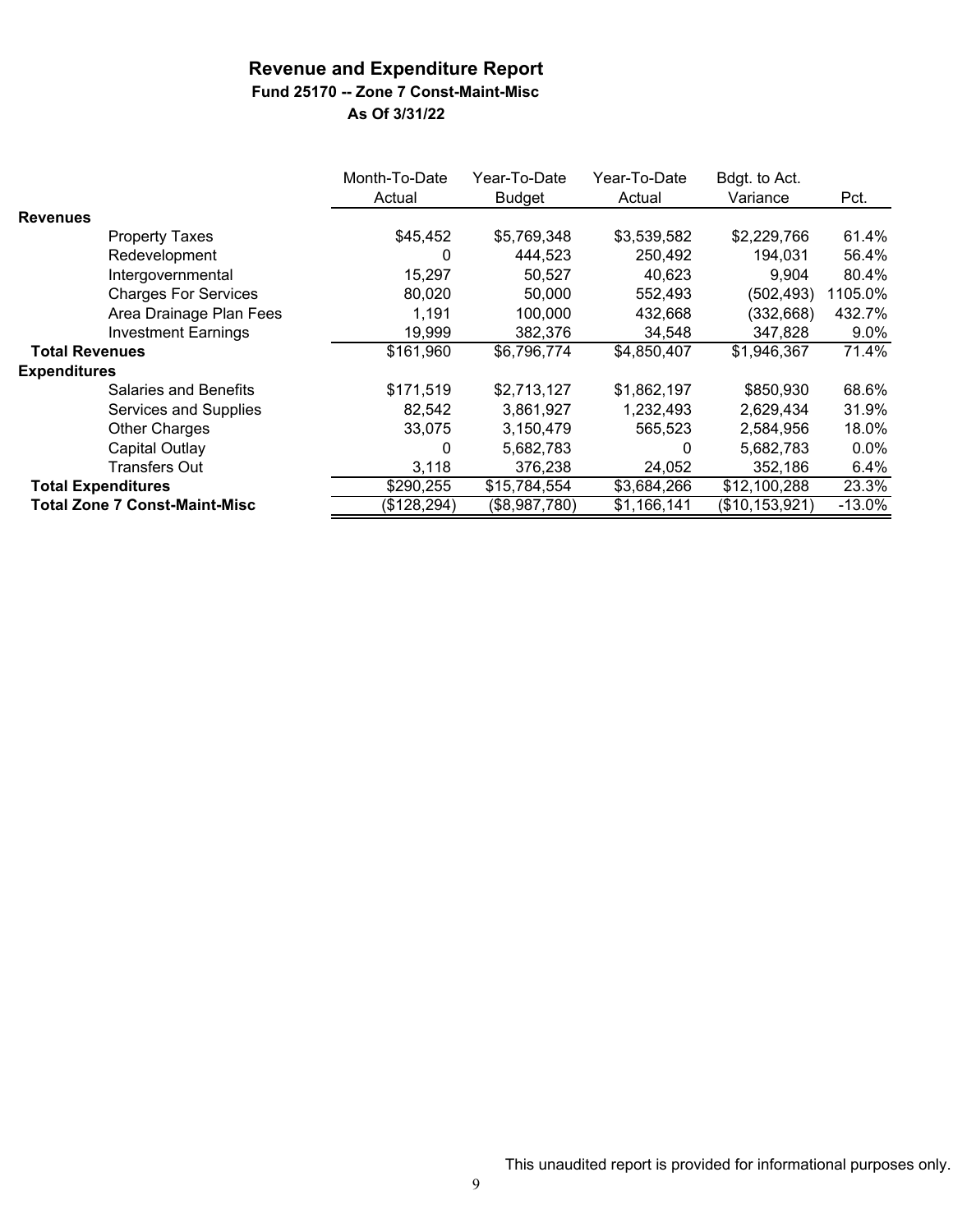#### **Revenue and Expenditure Report Fund 25180 -- NPDES White Water Assessment As Of 3/31/22**

|                       |                                           | Month-To-Date<br>Actual | Year-To-Date<br><b>Budget</b> | Year-To-Date<br>Actual | Bdgt. to Act.<br>Variance | Pct.      |
|-----------------------|-------------------------------------------|-------------------------|-------------------------------|------------------------|---------------------------|-----------|
| <b>Revenues</b>       |                                           |                         |                               |                        |                           |           |
|                       | <b>Special Assessments</b>                | \$0                     | \$310,000                     | \$167,833              | \$142,167                 | 54.1%     |
|                       | Intergovernmental                         | 352,949                 | 387.018                       | 352,949                | 34.069                    | 91.2%     |
|                       | <b>Investment Earnings</b>                | 1.603                   | 17,000                        | 2,796                  | 14.204                    | 16.4%     |
| <b>Total Revenues</b> |                                           | \$354,552               | \$714,018                     | \$523,578              | \$190,440                 | 73.3%     |
| <b>Expenditures</b>   |                                           |                         |                               |                        |                           |           |
|                       | Salaries and Benefits                     | \$21,650                | \$328,118                     | \$184,689              | \$143,429                 | 56.3%     |
|                       | Services and Supplies                     | 7.747                   | 401.890                       | 117.238                | 284,652                   | 29.2%     |
|                       | <b>Other Charges</b>                      | 0                       | 1.000                         | 0                      | 1.000                     | $0.0\%$   |
|                       | <b>Transfers Out</b>                      | 403                     | 7,000                         | 2,630                  | 4.370                     | 37.6%     |
|                       | <b>Total Expenditures</b>                 | \$29,800                | \$738,008                     | \$304,557              | \$433,452                 | 41.3%     |
|                       | <b>Total NPDES White Water Assessment</b> | \$324,752               | (\$23,990)                    | \$219,021              | (\$243,011)               | $-913.0%$ |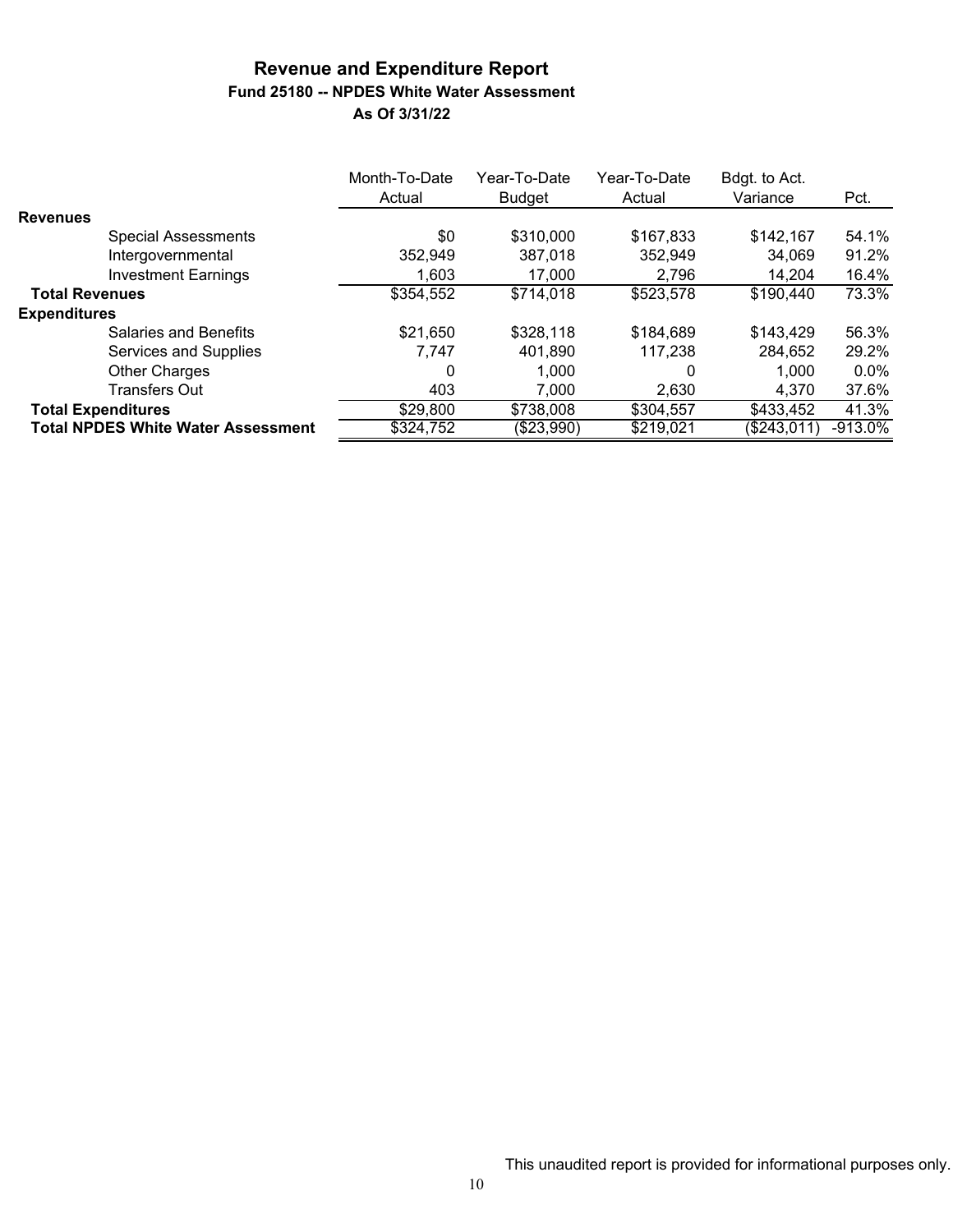### **Revenue and Expenditure Report Fund 25190 -- NPDES Santa Ana Assessment As Of 3/31/22**

|                                           | Month-To-Date<br>Actual | Year-To-Date<br>Budget | Year-To-Date<br>Actual | Bdgt. to Act.<br>Variance | Pct.    |
|-------------------------------------------|-------------------------|------------------------|------------------------|---------------------------|---------|
| <b>Revenues</b>                           |                         |                        |                        |                           |         |
| <b>Special Assessments</b>                | \$121                   | \$2,718,160            | \$1,397,168            | \$1,320,992               | 51.4%   |
| <b>Investment Earnings</b>                | 3,041                   | 72,000                 | 5.410                  | 66.590                    | 7.5%    |
| <b>Total Revenues</b>                     | \$3,161                 | \$2,790,160            | \$1,402,579            | \$1,387,581               | 50.3%   |
| <b>Expenditures</b>                       |                         |                        |                        |                           |         |
| <b>Salaries and Benefits</b>              | \$88,486                | \$1,069,685            | \$815,398              | \$254,287                 | 76.2%   |
| Services and Supplies                     | 67,880                  | 2,136,364              | 766,152                | 1,370,212                 | 35.9%   |
| <b>Other Charges</b>                      | 0                       | 1.000                  |                        | 1.000                     | $0.0\%$ |
| <b>Transfers Out</b>                      | 1,633                   | 25,000                 | 12,387                 | 12,613                    | 49.5%   |
| <b>Total Expenditures</b>                 | \$157,999               | \$3,232,049            | \$1,593,937            | \$1,638,112               | 49.3%   |
| <b>Total NPDES White Water Assessment</b> | (\$154,838)             | (\$441,889)            | (\$191,358)            | (\$250,531)               | 43.3%   |